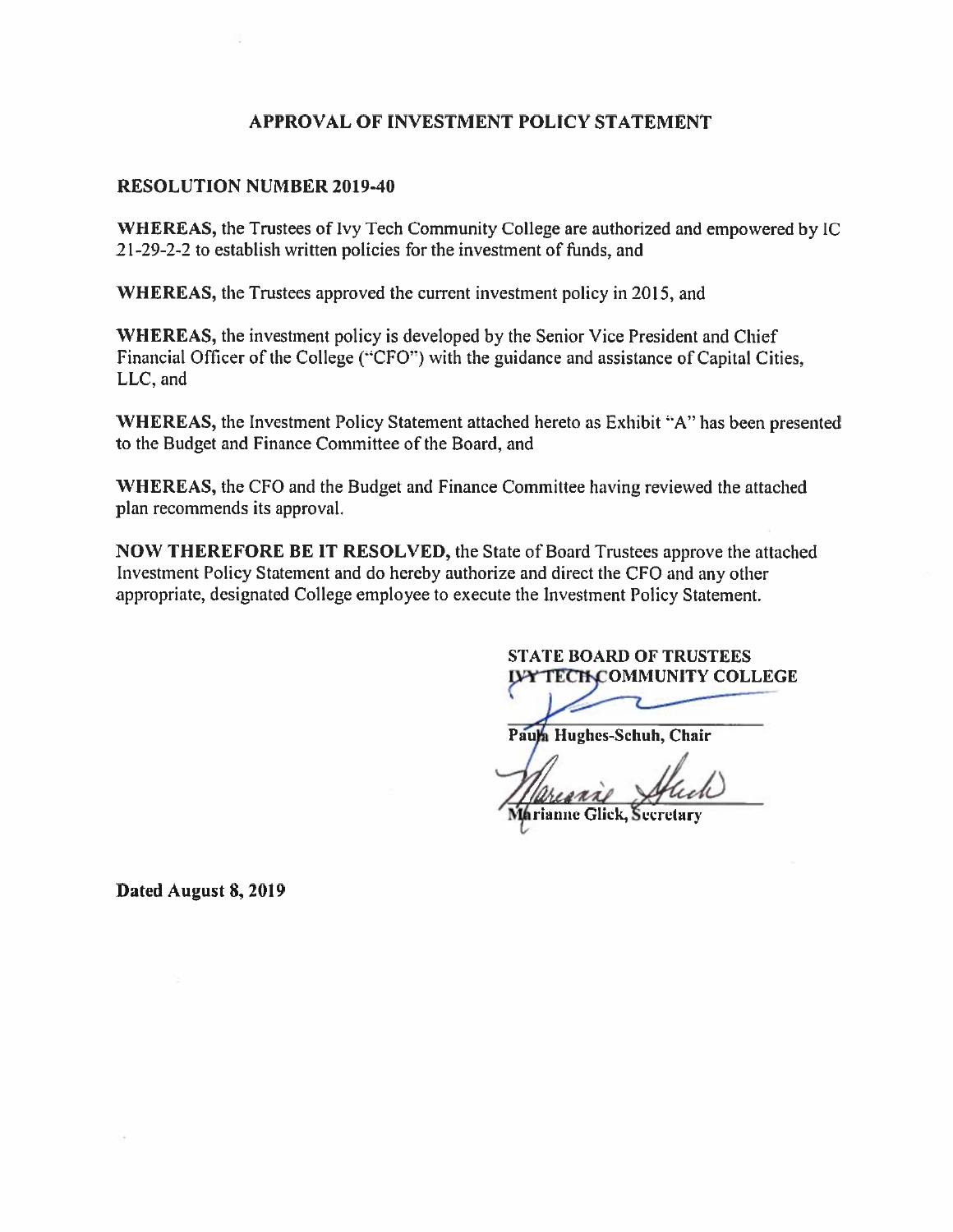## **INVESTMENT POLICY STATEMENT**

**For**

**Ivy Tech Community College Operating Funds**

Prepared: August 2019

CAPITAL CITIES, L.L.C. 426 E. New York St. Indianapolis, Indiana 46202 (317) 475-4500 [www.capcities.com](http://www.capcities.com/)

Investment Policy Statement Ivy Tech Community College Operating Funds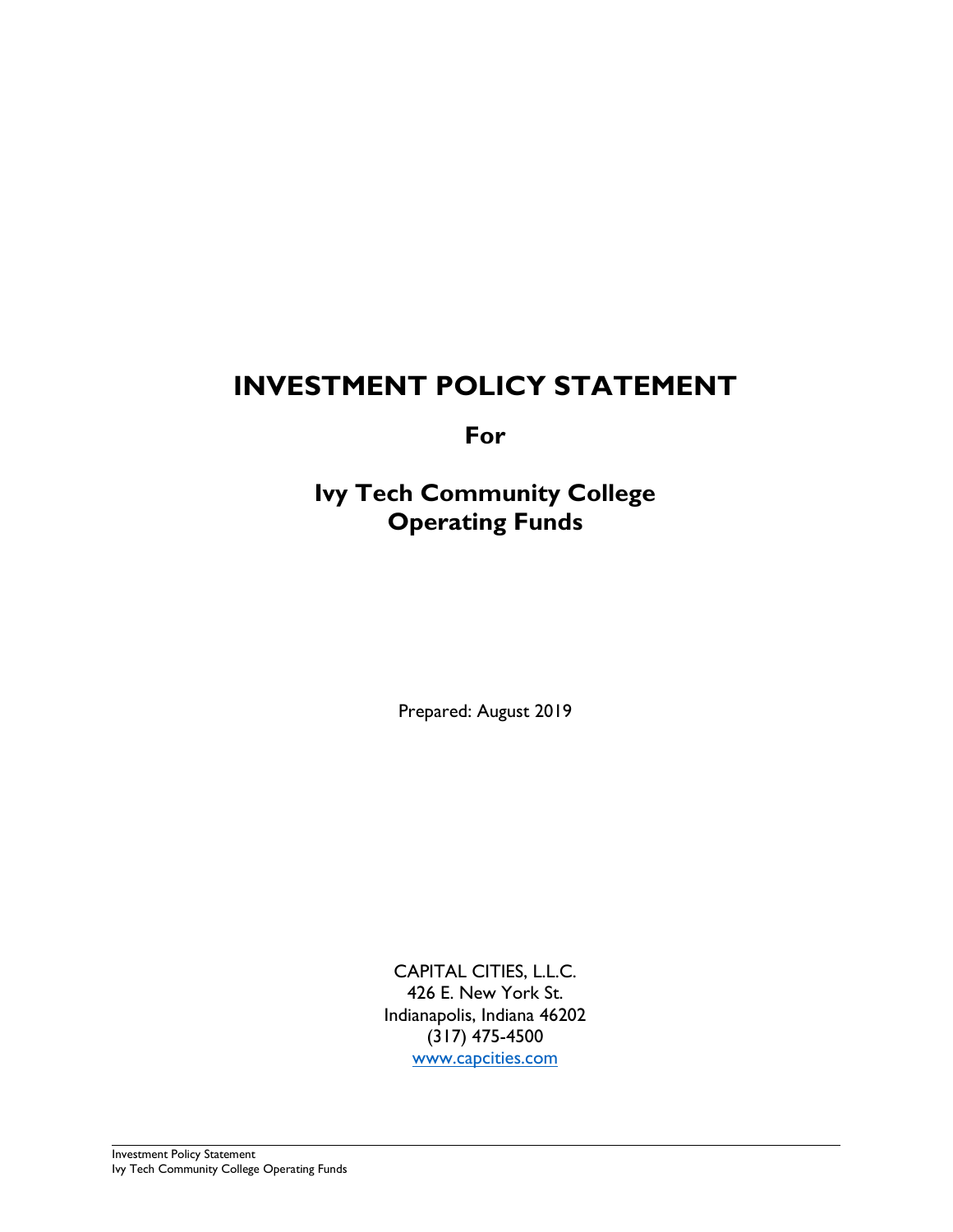# **TABLE OF CONTENTS**

#### Page

| Appendix A |  |
|------------|--|
| Appendix B |  |
| Appendix C |  |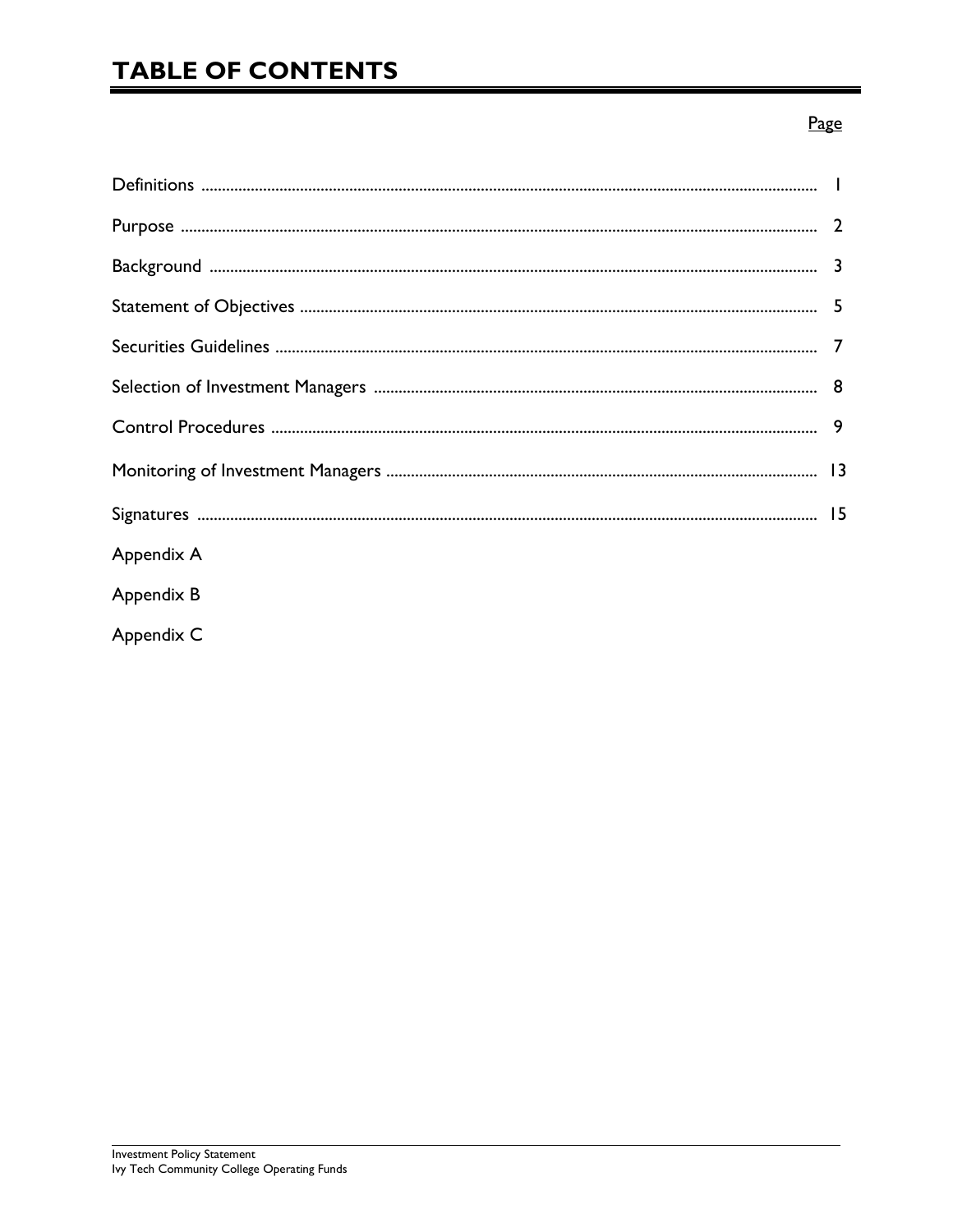## **DEFINTIONS**

Definitions are set forth below for all parties involved in the Ivy Tech Community College ("College") investment program.

**Board:** refers to the State Board of Trustees ("Board") who governs the investment program.

**Investment Officer:** refers to the Senior Vice President and Chief Financial Officer of the College or designee.

**Consultant:** refers to a third-party person or firm who is contracted by the College and is responsible for providing advice on the College's investment program based upon their expertise and their analysis of the issues under consideration.

**Investment Manager:** refers to an external person(s), firm, corporation, bank or insurance company who is retained to manage a portion of the assets of the College under specified guidelines. Such Investment Managers will be registered as investment advisors under the Investment Advisors Act of 1940 and Securities Exchange Commission Acts, unless exempted from registration by the SEC (e.g. banks and insurance companies and affiliates).

**Custodian:** refers to a bank or trust company which is contracted by the College to hold the assets of the College.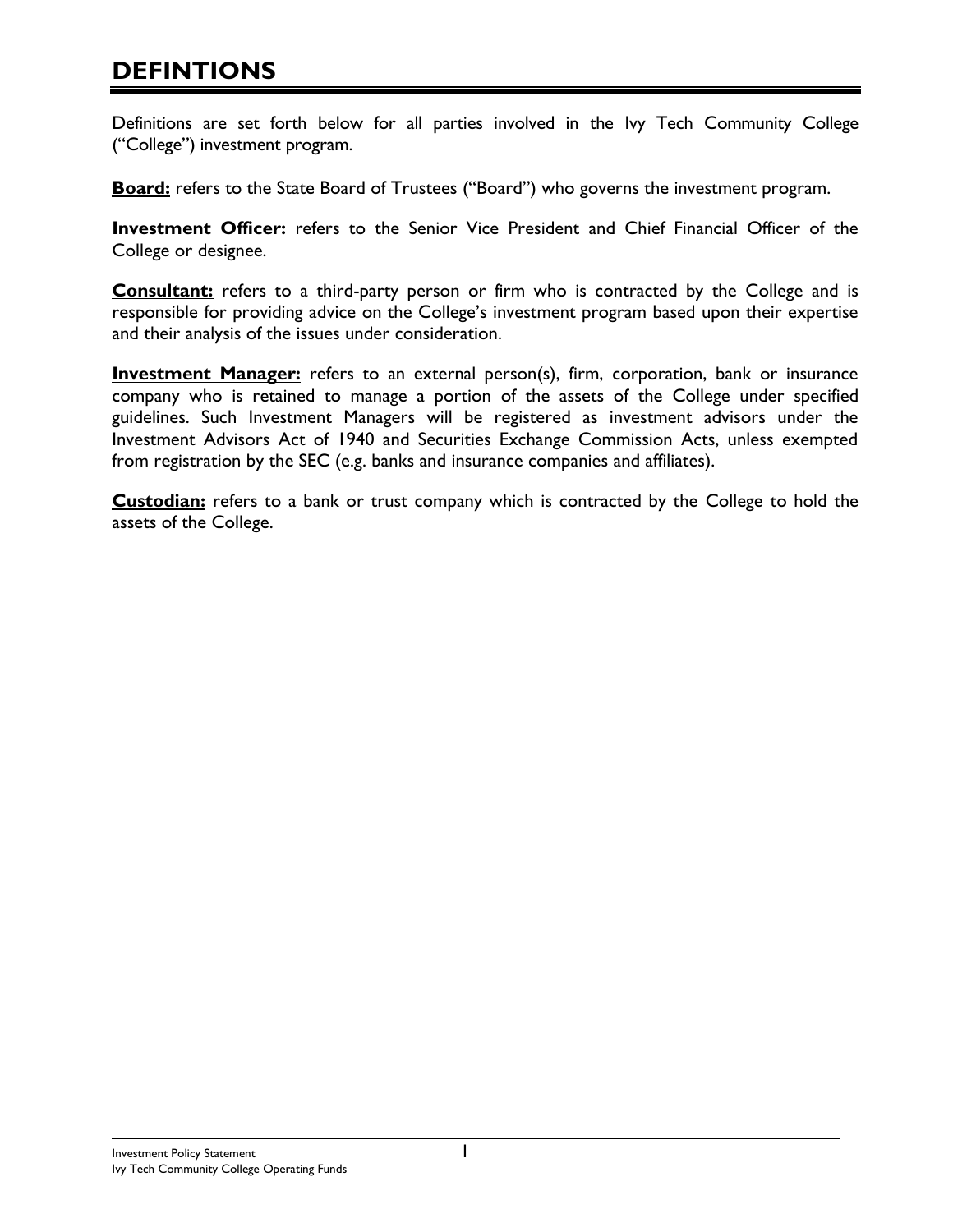The purpose of this Investment Policy Statement ("IPS") is to assist the College's Investment Officer in effectively supervising, monitoring and evaluating the investment of the Operating Funds (the "Funds") on behalf of the Board.

The Funds' investment program is defined in the various sections of the IPS by:

- Stating in a written document the Board's attitudes, expectations, objectives and guidelines for the investment of Funds' assets.
- Setting forth an investment structure for managing all Funds' assets. This structure includes various asset classes, investment management styles, and asset allocation that, in total, are expected to produce a sufficient level of overall diversification and total investment return over the long-term.
- Providing guidelines for each investment manager that control the level of overall risk and liquidity assumed in that investment style, so that all Funds' assets are managed in accordance with stated objectives.
- Encouraging effective communications and understanding regarding investment performance between the Investment Officer, the Board, the Investment Consultant and the Managers.
- Establishing formal criteria to monitor, evaluate, and compare the performance results achieved by the Managers on a regular basis.
- Complying with all applicable fiduciary, prudence and due diligence requirements that experienced investment professionals would utilize, and with all applicable laws, rules and regulations from various local, state, federal and international political entities that may impact Funds' assets.

This IPS has been formulated, based upon consideration by the Investment Officer of the financial implications of a wide range of policies, and describes the prudent investment process that the Investment Officer deems appropriate.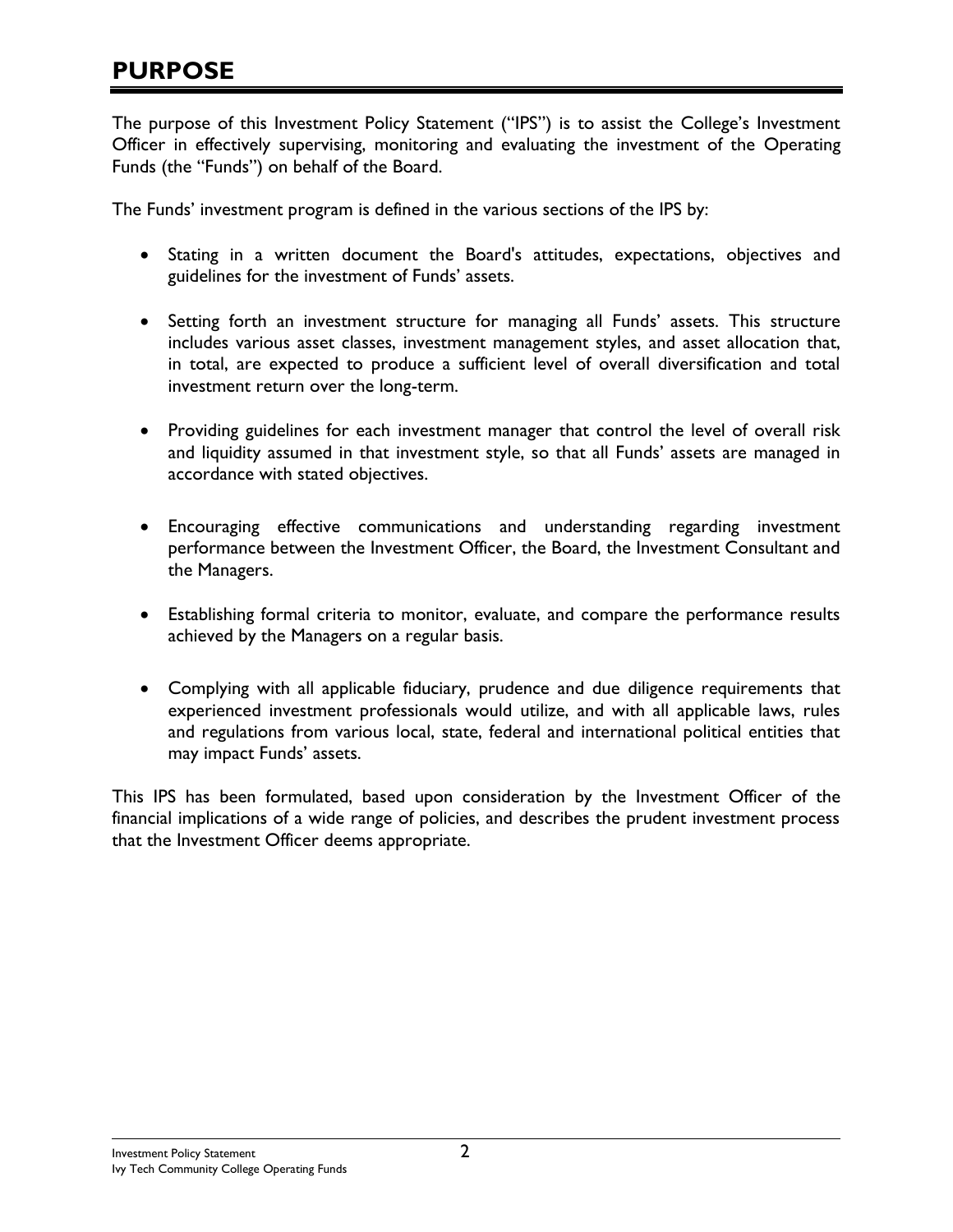### **BACKGROUND**

#### *Background*

The College Operating Funds are a source of assets for current and future operations of the College. Secondary to meeting operating requirements, the Funds also seek to gain prudently managed investment returns.

Indiana Code (IC) 21-29-2-1 gives the Board the authority "to establish and carry out written policies for the investment of the funds of the state educational institution in the manner provided by IC 30-4-3-3." Under Indiana Code 30-4-3-3(c), this authority requires exercising "the judgment and care required by IC 30-4-3.5," also known as the "Prudent Investor Rule."

Other pertinent investment requirements in the Indiana statute include the following:

- The Funds may not be invested in equity securities. Article XI, Section 12 of the Indiana Constitution.
- The Board is to establish and carry out written policies for the investment of funds of the Institution in a manner consistent with applicable Indiana Code, including IC 30-2-12 (Uniform Management of Institutional Funds).

The Board recognizes the above-stated laws govern the decision-making of the funds. In addition, in an effort to adhere to the highest fiduciary standards, the Board intends to act in accordance with the Uniform Prudent Management of Institutional Funds Act.

#### *Scope of the Investment Policy Statement*

This IPS applies to those assets for which the Board and Investment Officer have discretionary authority. Assets subject to this IPS include:

- Designated funds held by the College to be invested separately as required by law, contract, or College policy
- Pooled investments held by the College that are not specifically designated

Assets excluded from this IPS include:

- Funds held by a bond trustee
- Endowment Funds
- Voluntary Employee Beneficiary Association (VEBA) trusts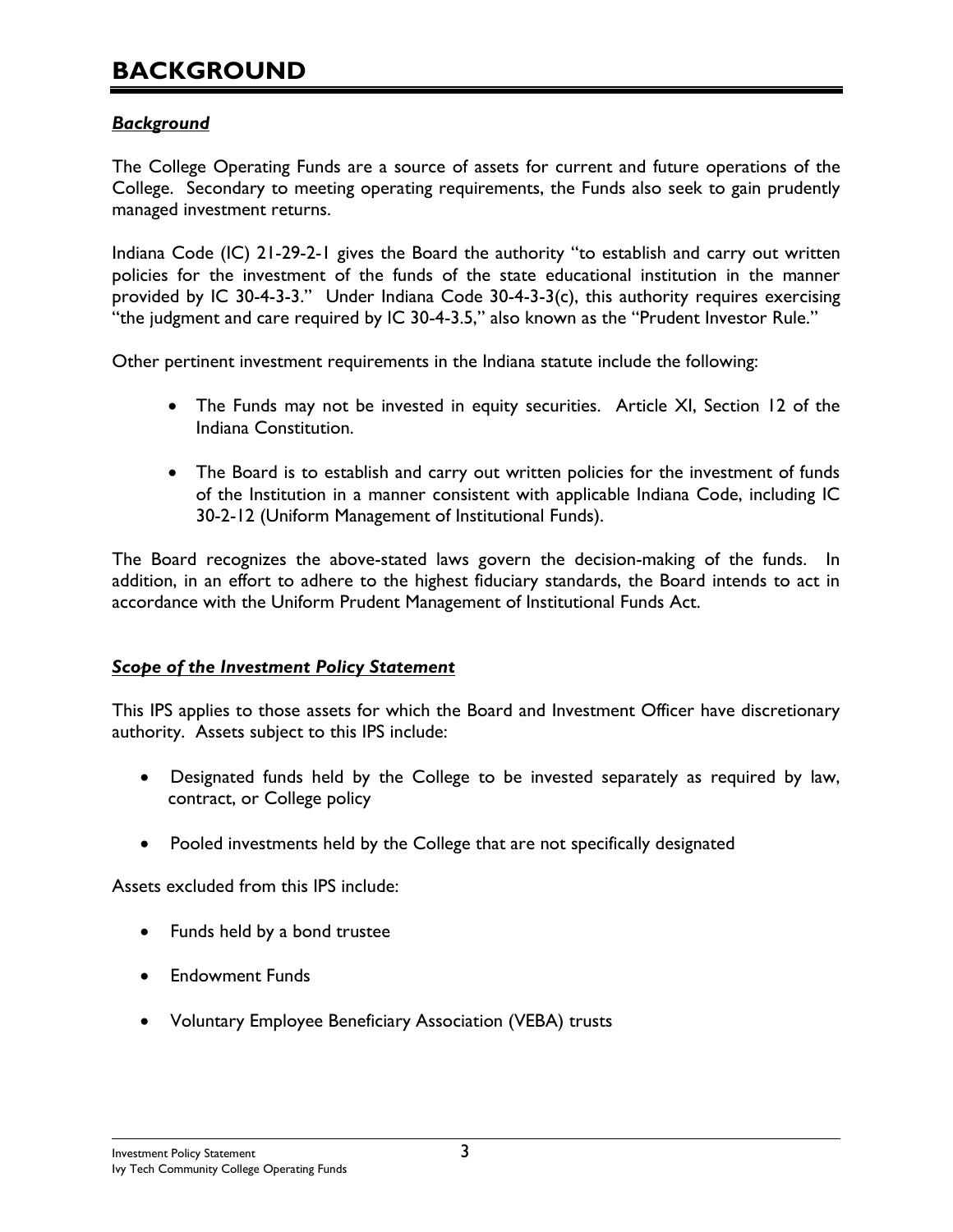### **BACKGROUND**

#### *Tiered Structure*

The investment structure of the Funds is divided into three liquidity tiers to provide for better preservation of the overall asset base, while maintaining an adequate level of reserves for cash flow needs.

- Tier 1 assets provide for short-term (less than one-year) cash flow needs.
- Tier II assets serve as the contingency account (reserves to replenish Tier I if necessary).
- Tier III assets are comprised of the residual balance of the Funds after Tier I and Tier II cash targets have been met. Tier III provides Tier I & II with emergency liquidity while also seeking to maximize risk-adjusted returns.

The target allocations for Tier I and II will be reviewed and adjusted periodically, as will the investment management styles used in each tier. Further details and tier targets are included in Appendix B.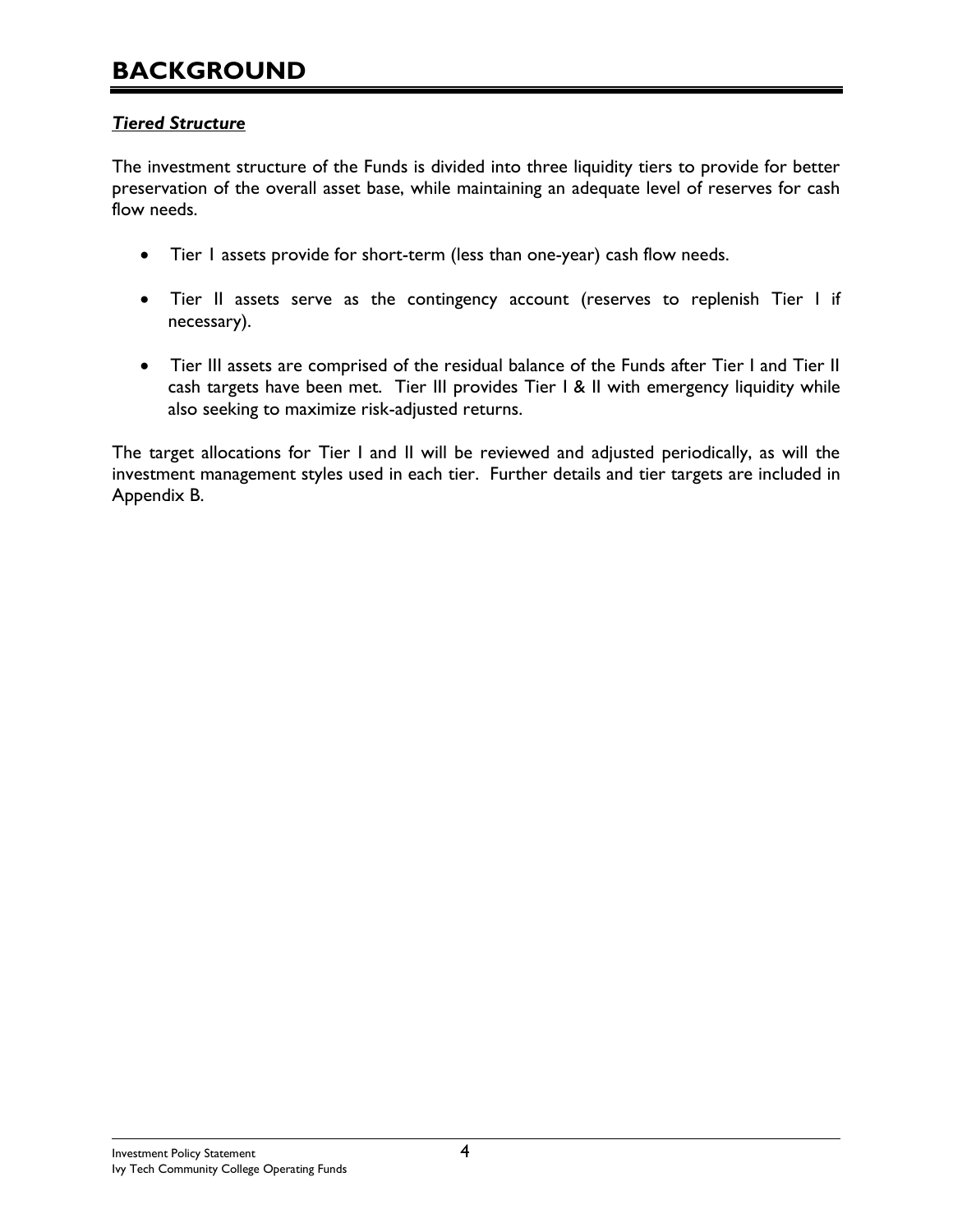# **STATEMENT OF OBJECTIVES**

The objectives of the Funds have been established in conjunction with a comprehensive review of the current and projected financial requirements. The objectives are:

- Compliance with all statutory requirements of the State of Indiana
- Safety and preservation of principal
- Sufficient liquidity to meet operational needs
- Maximum return on investment while maintaining safety of principal and adequate liquidity
- Efficient management of costs and fees to administer and manage the Funds

#### *Time Horizon*

The investment guidelines are based upon unique investment horizons for the various tiers. In general, interim fluctuations in market value should be viewed with appropriate perspective. Tier I has a short time horizon (less than one year), Tier II has an intermediate time horizon (one to three years) and Tier II has a longer time horizon (three to ten years).

#### *Risk Tolerance*

The Investment Officer recognizes the difficulty of achieving the Funds' investment objectives in light of the uncertainties and complexities of contemporary investment markets. Some risk must be assumed in order to support the objectives for the Funds, including providing for adequate liquidity and achieving preservation of the overall asset base.

Specifically, the risk tolerance for Tier I is defined as having little to no volatility given the objective of this tier to supply sufficient day-to-day operating liquidity. The risk tolerance for Tier II has a slightly longer-term focus, as this Tier is to provide a sufficient level of reserves in case of unanticipated liquidity needs. Therefore, Tier II is anticipated to provided enhanced returns from that of Tier I, but with limited volatility. Tier III has been designed with a longerterm objective in order to provide the College with additional return opportunities. The Investment Officer is willing to accept more volatility within Tier III in order to maximize riskadiusted returns.

Risk tolerance is reviewed periodically in order to determine whether such objectives can be met given the current market environment. Based on these evaluations, along with cash forecasts and budgetary needs, the Investment Officer may make adjustments to the asset allocation and investment manager structure, with approval from the Board, to maintain an acceptable level of risk for the Funds. Further details are contained within Appendix B of the IPS.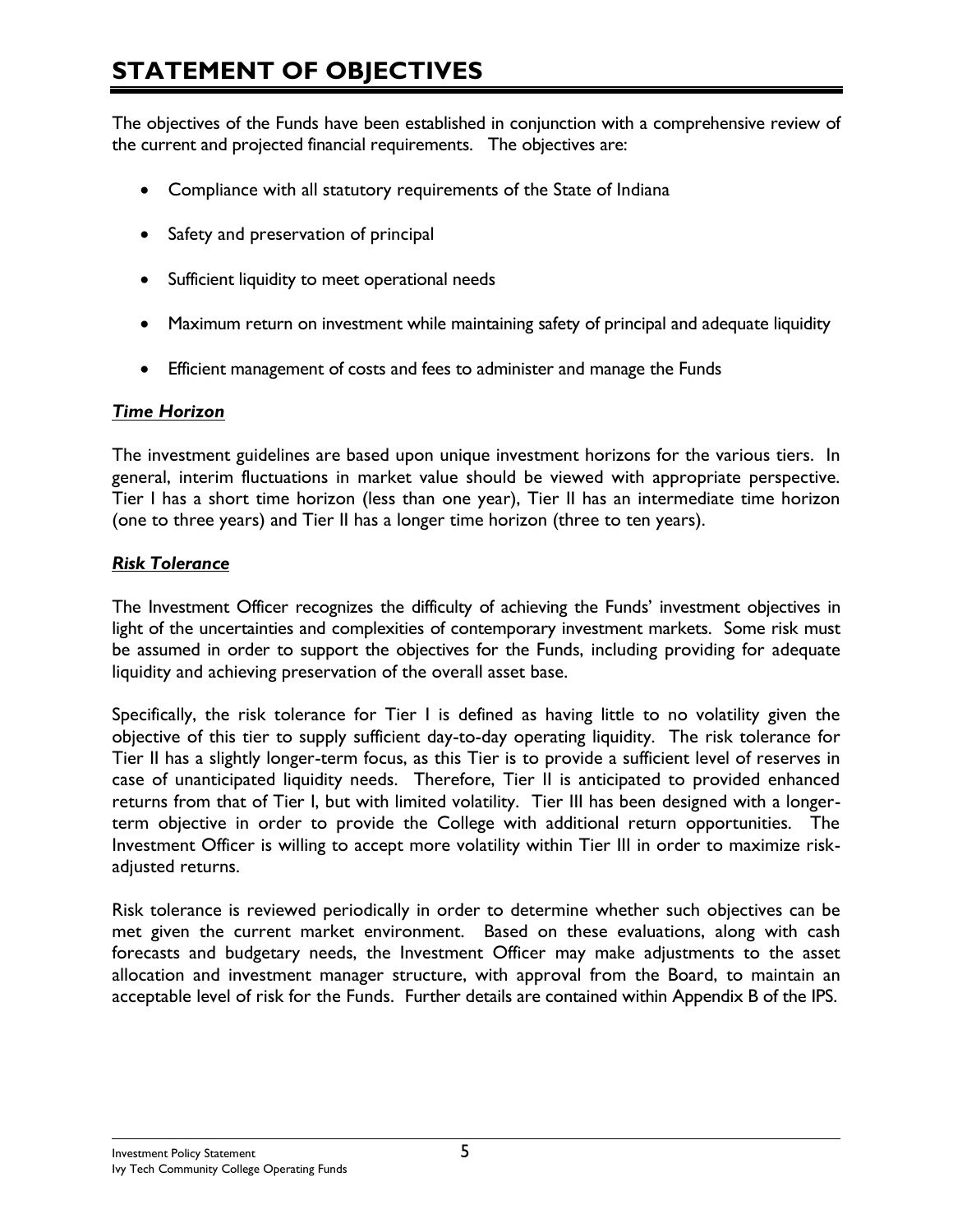#### *Performance Expectations*

In general, it is expected that the Funds' investment strategies are structured to provide returns consistent with the Investment Officer's goals and objectives. However, it is understood that the performance of the Funds is affected by the market environment. Therefore, performance expectations will be reviewed periodically by the Investment Officer in order to determine whether the objectives can be met given the current market environment. Based on these evaluations, the Investment Officer may make adjustments, the approval from the Board, to the portfolio construction and investment manager structure to maintain an acceptable level of risk for the Funds.

Additionally, over complete business cycles, the Funds' overall return, as well as each Tier return, will be compared to relevant benchmarks as indicated in Appendix C.

#### *Portfolio Construction*

The Investment Officer views the appropriate construction of each tier in relation to two broad components: Liquidity and Total Return. The balance between these two components is reviewed on a periodic basis and is determined in light of the goals and objectives of each tier, the risks and opportunities available at a given time and the risk tolerance of the Investment Officer. Additionally, the Investment Officer reviewed a number of manager structure alternatives to further define investment strategies for inclusion within each component. Finally, the risk to any one manager was evaluated regarding proper diversification among investment strategy and business risk, along with proper diversification among investment vehicles. Further details are contained below and within Appendix B of the IPS.

#### *Rebalancing*

- **Between Tiers**: Tier balances will be reviewed on a periodic basis, generally quarterly. Assets will be adjusted between the tiers to meet the target allocations and cover appropriate reserves.
- **Between Tier Components**: From time to time, the components of and underlying strategies of each tier may deviate from each other due to market conditions. The balances of each tier component are monitored periodically and can be adjusted to meet the objectives of the Funds.

Further details are contained within Appendix B of the IPS.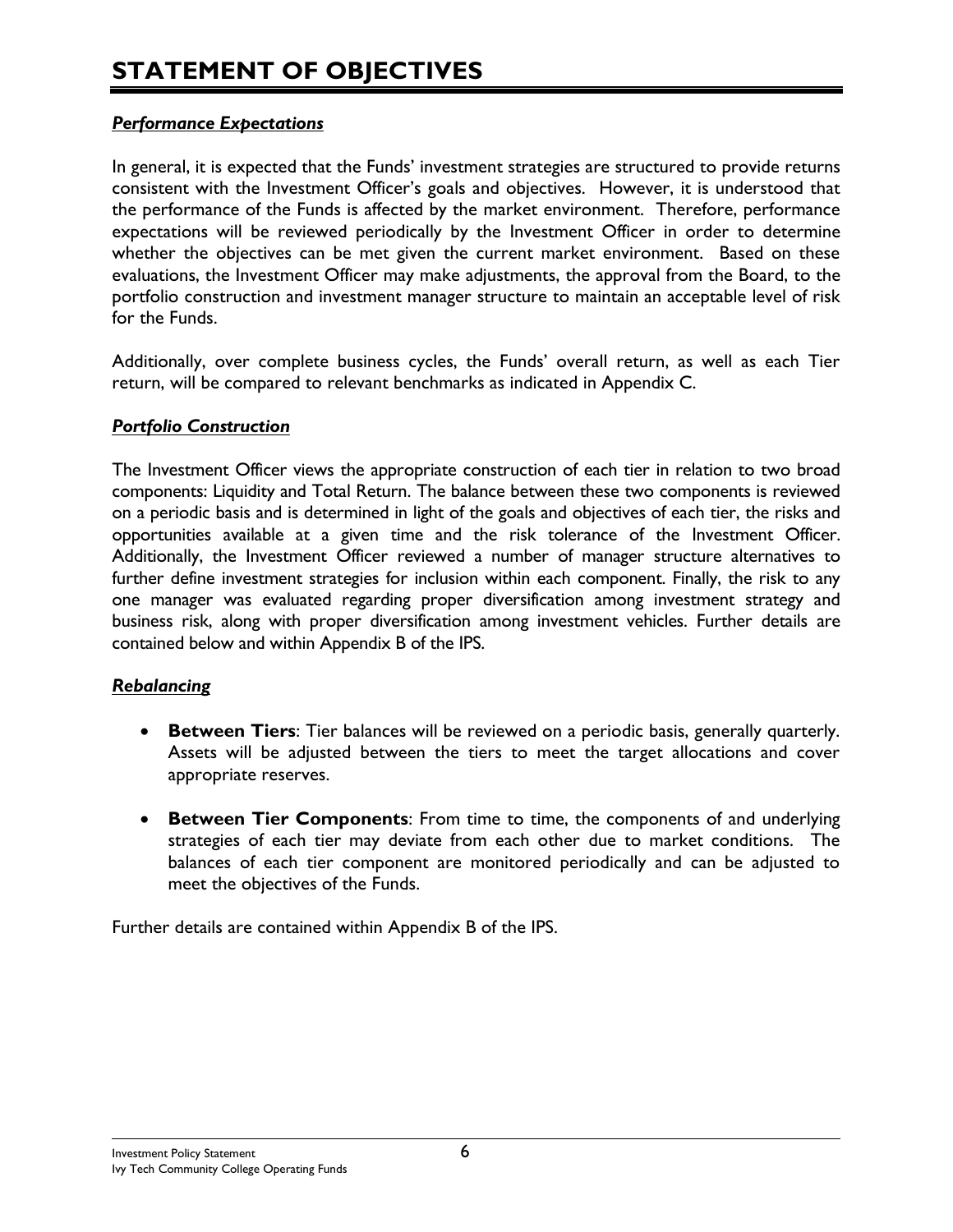#### *Overall Portfolio Guidelines*

The following table details the overall guidelines for each style of fixed income available for investment within the Funds.

|                                                                                | Cash             | <b>Active Cash</b>                    | <b>Defensive</b>                                                        | <b>Intermediate</b>   |  |  |  |
|--------------------------------------------------------------------------------|------------------|---------------------------------------|-------------------------------------------------------------------------|-----------------------|--|--|--|
| <b>Style Benchmark</b>                                                         | 3-Month T-Bill   | FTSE Treasury Bonds                   | BB 1-3 Year Gov /                                                       | BB Intermediate Gov / |  |  |  |
|                                                                                |                  | I Year                                | Credit                                                                  | Credit                |  |  |  |
| <b>Average Credit Quality Minimum</b><br>(S&P / Moody's / Fitch)               | N/A              | $AA$ -/ $A$ <sub>3</sub> $3$ / $AA$ - | $A - / A3 / A$                                                          | $A - I A3 / A$        |  |  |  |
| <b>Average Duration</b>                                                        | N/A              |                                       | $+/- 20\%$ of Benchmark $+/- 20\%$ of Benchmark $+/- 20\%$ of Benchmark |                       |  |  |  |
| <b>Maximum Individual Maturity</b>                                             | Less than I year | 3.1 years                             | 5.1 years                                                               | 10 years              |  |  |  |
| <b>Single Issuer Limit</b>                                                     | N/A              | 5%                                    | 5%                                                                      | 5%                    |  |  |  |
| <b>Allowable Total Sector Weightings</b>                                       |                  |                                       |                                                                         |                       |  |  |  |
| <b>Certificates of Deposits / Interest-</b><br><b>bearing Deposit Accounts</b> | 100%             | 100%                                  | 100%                                                                    | 100%                  |  |  |  |
| <b>U.S. Treasuries</b>                                                         | 0%               | 100%                                  | 100%                                                                    | 100%                  |  |  |  |
| <b>U.S. Agencies</b>                                                           | 0%               | 100%                                  | 100%                                                                    | 100%                  |  |  |  |
| <b>Commercial Paper</b>                                                        | 0%               | 50%                                   | 50%                                                                     | 50%                   |  |  |  |
| <b>Money Markets</b>                                                           | 100%             | 100%                                  | 100%                                                                    | 100%                  |  |  |  |
| <b>Corporate Investment Grade</b>                                              | 0%               | 50%                                   | 50%                                                                     | 50%                   |  |  |  |
| <b>Municipal Bonds</b>                                                         | 0%               | 25%                                   | 25%                                                                     | 25%                   |  |  |  |
| <b>Asset Backed Securities</b>                                                 | 0%               | 40%                                   | 40%                                                                     | 40%                   |  |  |  |
| <b>Mortgage Backed (Residential</b><br><b>Agency</b> )                         | 0%               | 30%                                   | 60%                                                                     | 60%                   |  |  |  |
| <b>Mortgage Backed (Residential</b><br><b>Non-Agency</b> )                     | 0%               | 10%                                   | 10%                                                                     | 10%                   |  |  |  |
| <b>Commercial Mortgage Backed</b>                                              | 0%               | 20%                                   | 20%                                                                     | 20%                   |  |  |  |

#### *Manager Guidelines*

Subject to the IPS, each separate account Manager shall have full discretionary investment authority over the assets under his or her management. Each Manager shall be retained to implement a specific investment style and strategy for the Funds. Accordingly, securities guidelines for Managers managing assets in a separate account fashion shall be negotiated and agreed upon in writing on a case-by-case basis and referenced in an Attachment to the IPS.

#### *Prohibited Securities*

It is the intent of this IPS to not have College funds invested in equities, commodities, preferreds, convertible fixed income securities, purchases of futures and options, swaps, precious metals, purchases of unregistered securities and any transaction that is a "prohibited transaction" under the Internal Revenue Code. Gifts of stock, to the College, may be accepted and held until the Investment Officer determines a prudent time to dispose of the equities.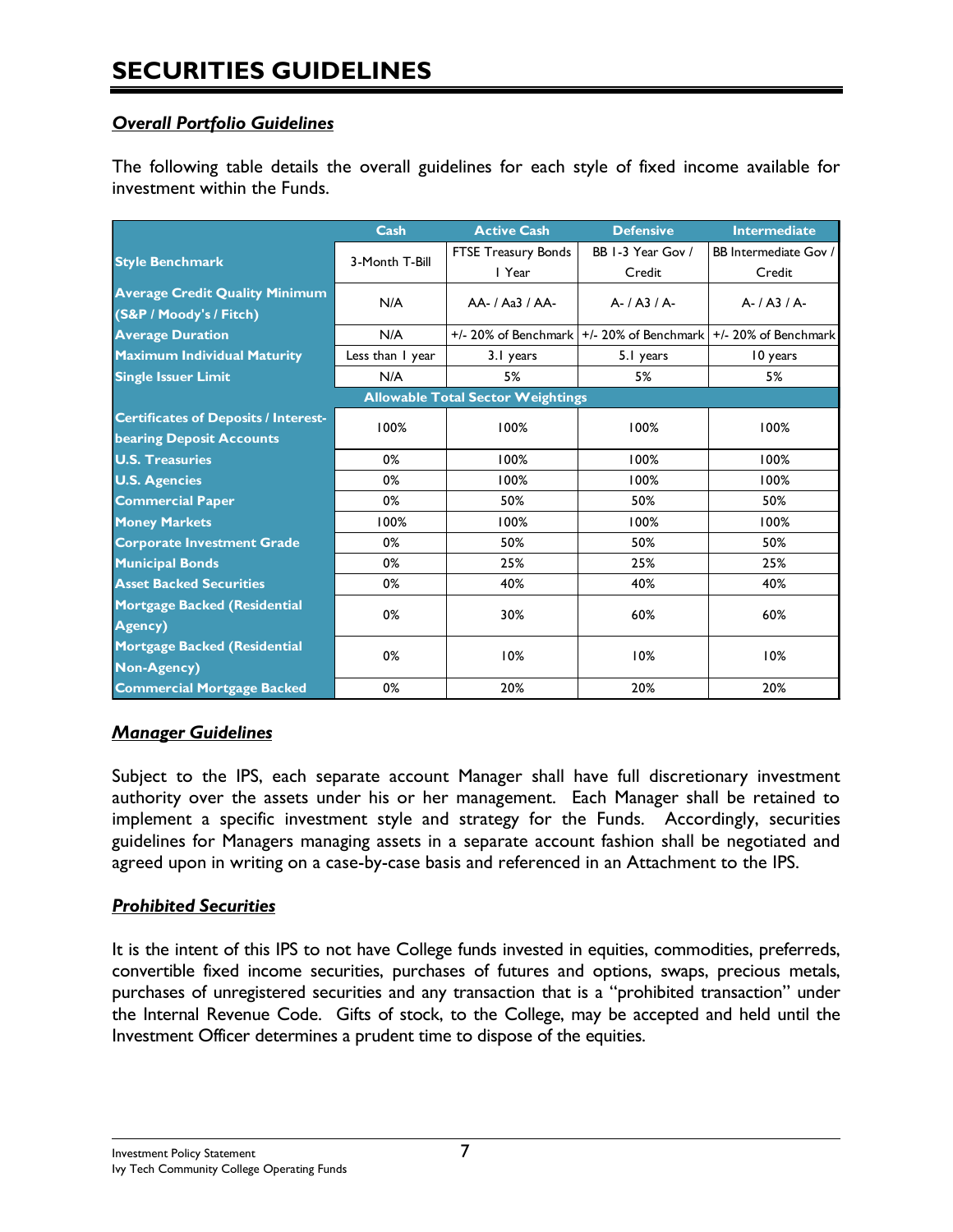# **SELECTION OF INVESTMENT MANAGERS**

The Investment Officer has the responsibility for selecting Managers upon recommendation from the Investment Officer. The Investment Officer's intent is to follow a process that embodies the principles of procedural due diligence. Accordingly, when selecting Managers, the Investment Officer will:

- Retain a "prudent expert" (a bank, insurance company, or investment advisor as defined by the Registered Investment Advisors Act of 1940).
- The Investment Officer may evaluate criteria specific to the mandate being sought. Such criteria may include, but is not limited to:
	- o Manager strategy and approach
	- o Organizational structure
	- o Minimum and maximum assets under management
	- o Client servicing capabilities
	- o Performance criteria relative to an appropriate index and peer group, where appropriate
	- o Fees and alignment of economic interests
- Analyze Manager candidates in terms of certain:
	- o **Qualitative Characteristics,** such as key personnel, investment philosophy, investment strategy, research orientation, decision-making process, and risk controls.
	- o **Quantitative Characteristics,** such as GIPS-compliant composite return data, investment performance over multiple time periods, performance volatility, risk-adjusted rates of return (e.g., Sharpe Ratios), and certain portfolio characteristics.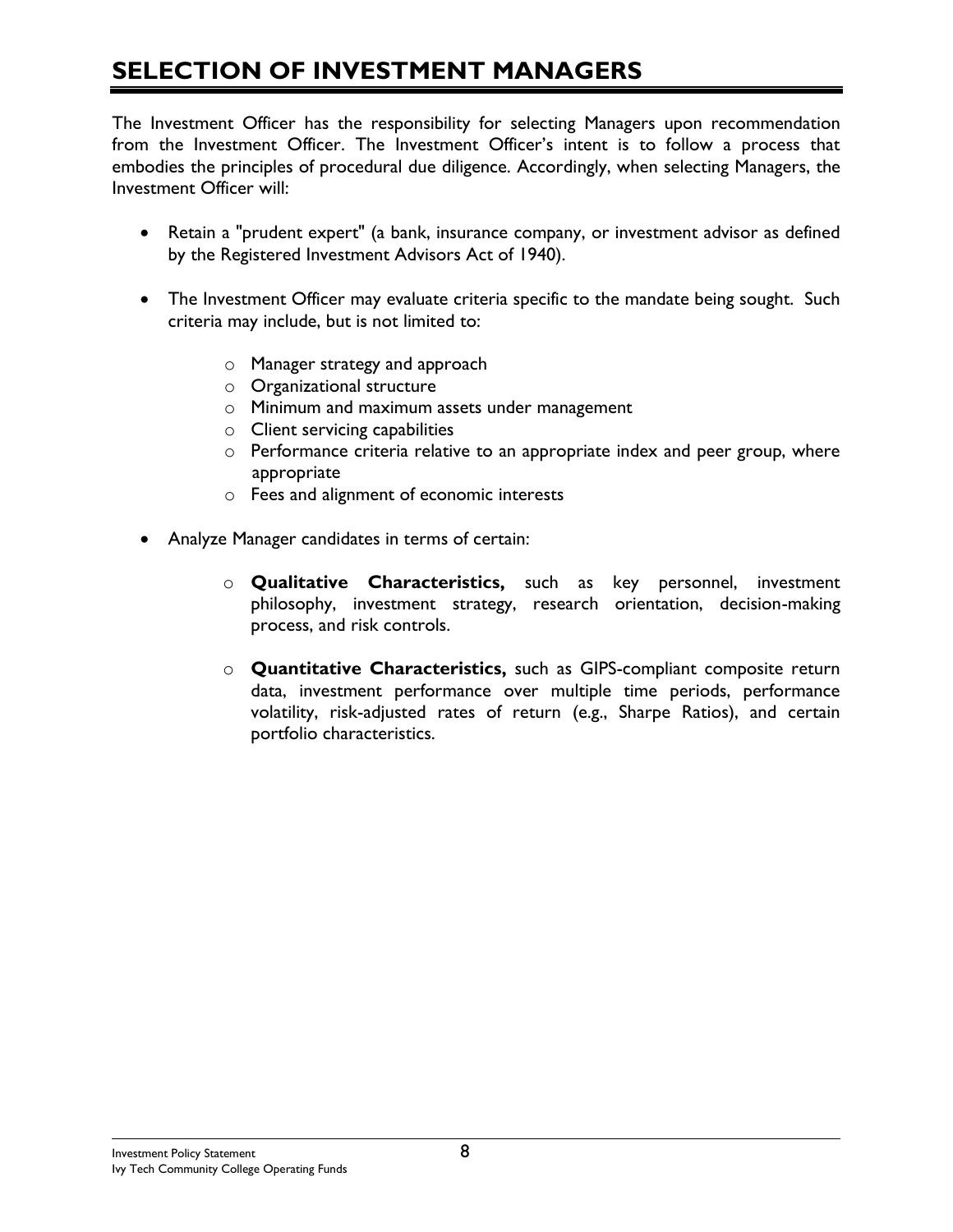# **CONTROL PROCEDURES**

#### *Duties and Responsibilities of the Investment Officer*

The Senior Vice President and Chief Financial Officer of the College or designee is ultimately responsible for the overall management of the Investment Program including: managing the Funds' overall investment strategy and diversifying assets; following investment policy objectives and guidelines as established by the Board; selecting prudent experts to make investment decisions; controlling and accounting for expenses; and performing ongoing monitoring. The Investment Officer shall conduct its responsibilities as outlined in this IPS.

#### *Duties and Responsibilities of the Board*

The Board is responsible for establishing and monitoring investment policy objectives and guidelines to be carried out by the Investment Officer. The Board is also responsible for ensuring that the Funds are managed in the best interests of the College. The Board shall conduct its responsibilities as outlined in this IPS.

#### *Duties and Responsibilities of the Investment Managers*

The duties and responsibilities of each Separate Account Manager shall be as set forth in the applicable Investment Management Agreement entered into between the College and the Manager and shall include the following:

- Exercising investment discretion in managing the Funds' assets (including holding cash equivalents as an alternative) within the IPS objectives and guidelines set forth herein.
- Promptly informing the Investment Officer in writing regarding all significant and/or material matters and changes pertaining to the investment of Funds' assets, including, but not limited to:
	- o Investment strategy
	- o Portfolio structure
	- o Tactical approaches
	- o Ownership
	- o Organizational structure
	- o Financial condition
	- o Professional staff
	- o Recommendations for guideline changes
	- o All legal material, SEC and other regulatory agency proceedings affecting the firm.
- Utilize the same care, skill, prudence and due diligence under the circumstances then prevailing that experienced, investment professionals acting in a like capacity and fully familiar with such matters would use in like activities for like investment programs with like aims in accordance and compliance with all applicable laws, rules and regulations from local, state, federal and international political entities as it pertains to fiduciary duties and responsibilities.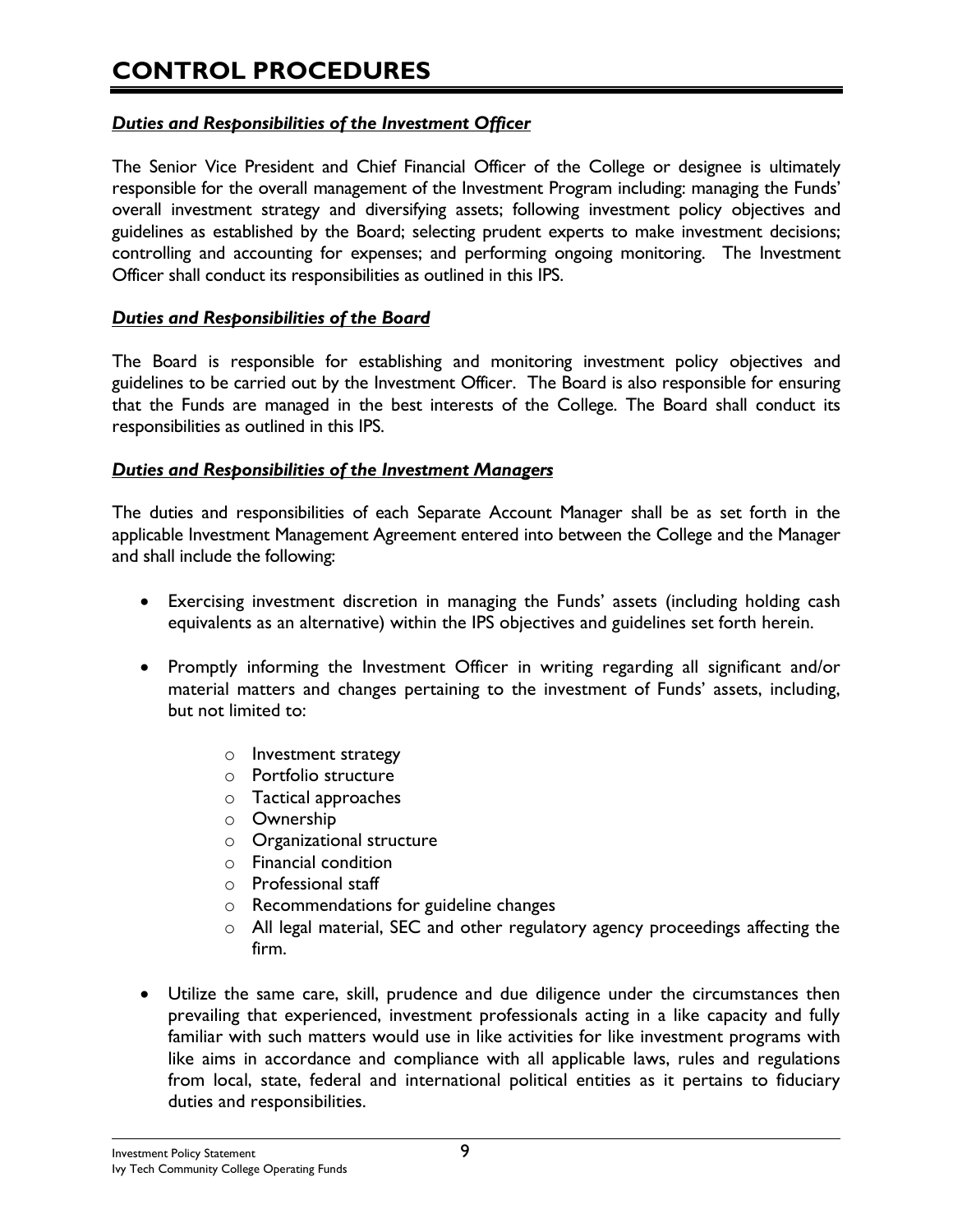• Acknowledge and agree in writing to their fiduciary responsibility to fully comply with the entire IPS set forth herein, and as modified in the future.

#### *Duties and Responsibilities of the Investment Consultant*

The duties and responsibilities of the Consultant include the following:

- Assist in the development of an overall strategy that meets the risk/reward requirement of the College while also taking into account liquidity needs.
- Prepare a written IPS and assist in the documentation of all investment decisions.
- Assist in the selection of "prudent experts" (investment managers) who, in turn, are charged with making investment decisions that are consistent with the IPS.
- Assist in the control of investment expenses, including helping to negotiate investment manager and custodian fees.
- Monitor the activities of hired Managers and service vendors.
- Educate the Investment Officer and Board members of their fiduciary responsibilities and the fundamentals of investment management.
- Assist fiduciaries and Board in avoiding conflicts of interest.
- Meet quarterly with the Investment Officer to review the Investment Program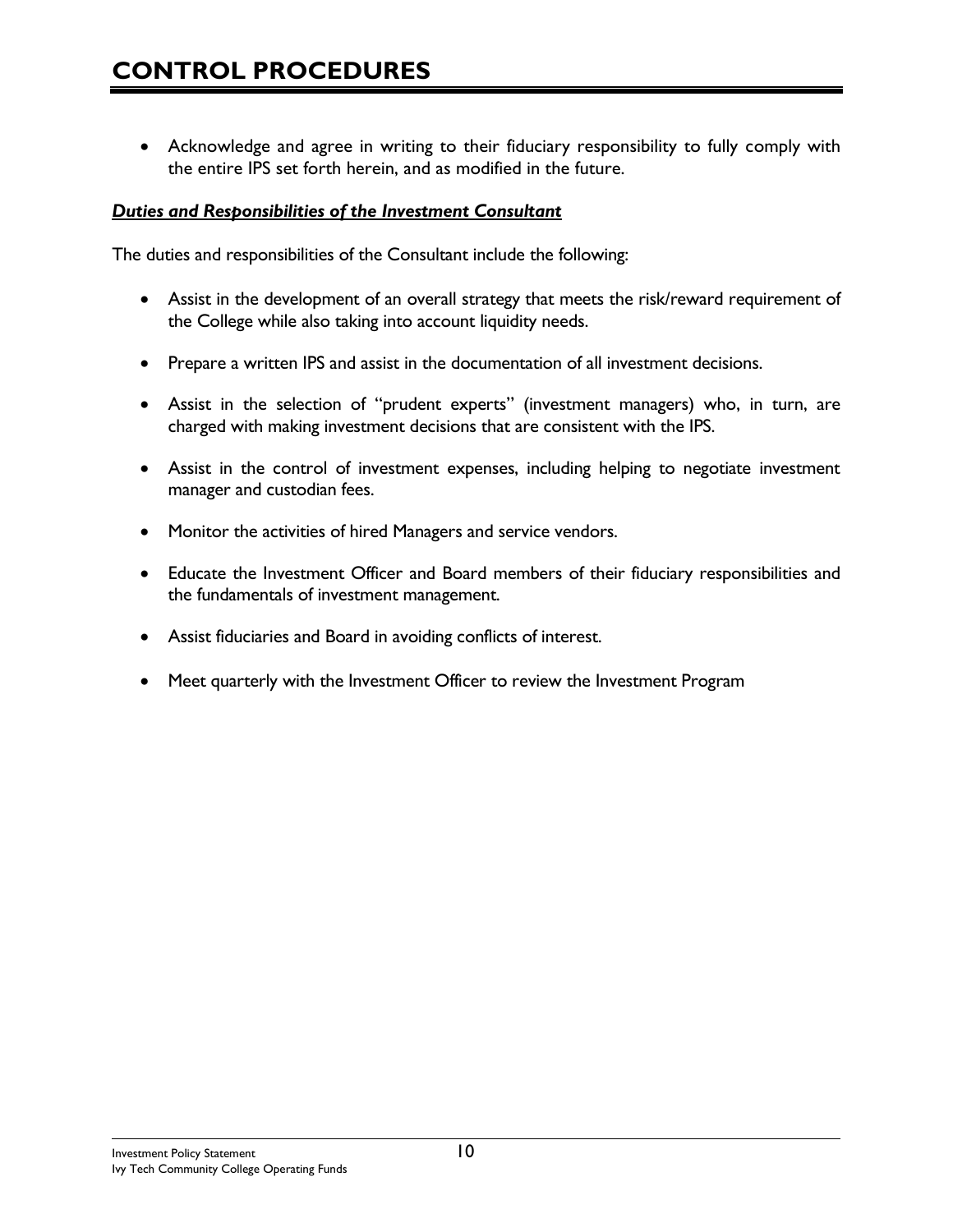#### *Duties and Responsibilities of the Custodian*

The Investment Officer believes that timely and accurate completion of custodial functions is necessary for effective management and monitoring of the Funds' assets. Specifically, the duties and responsibilities of the Custodian include the following:

- Implementing in a timely and effective manner the investment actions as directed by the Manager(s);
- Investment of any cash into the chosen sweep vehicle;
- Holding all securities in safekeeping for the College;
- Collecting and receiving all income and principle;
- Maintaining accounting records and preparing reports that are required by the Consultant, Investment Officer, and Board;
- Providing performance measurement numbers consistent with GIPS standards as requested by the Consultant, Investment Officer, and Board;
- Processing distributions from the Funds as requested by the Investment Officer and Board;
- Conforming to all provisions in its contract with the College.

#### *Performance Evaluation*

Investment performance will be reviewed at least annually to determine the continued feasibility of achieving the investment objectives and the appropriateness of the IPS for achieving those objectives.

Additionally, over complete business cycles, each Tier's performance will be compared to a customized, weighted benchmark that represents each Tier's portfolio construction. Further details are contained within Appendix C of the IPS.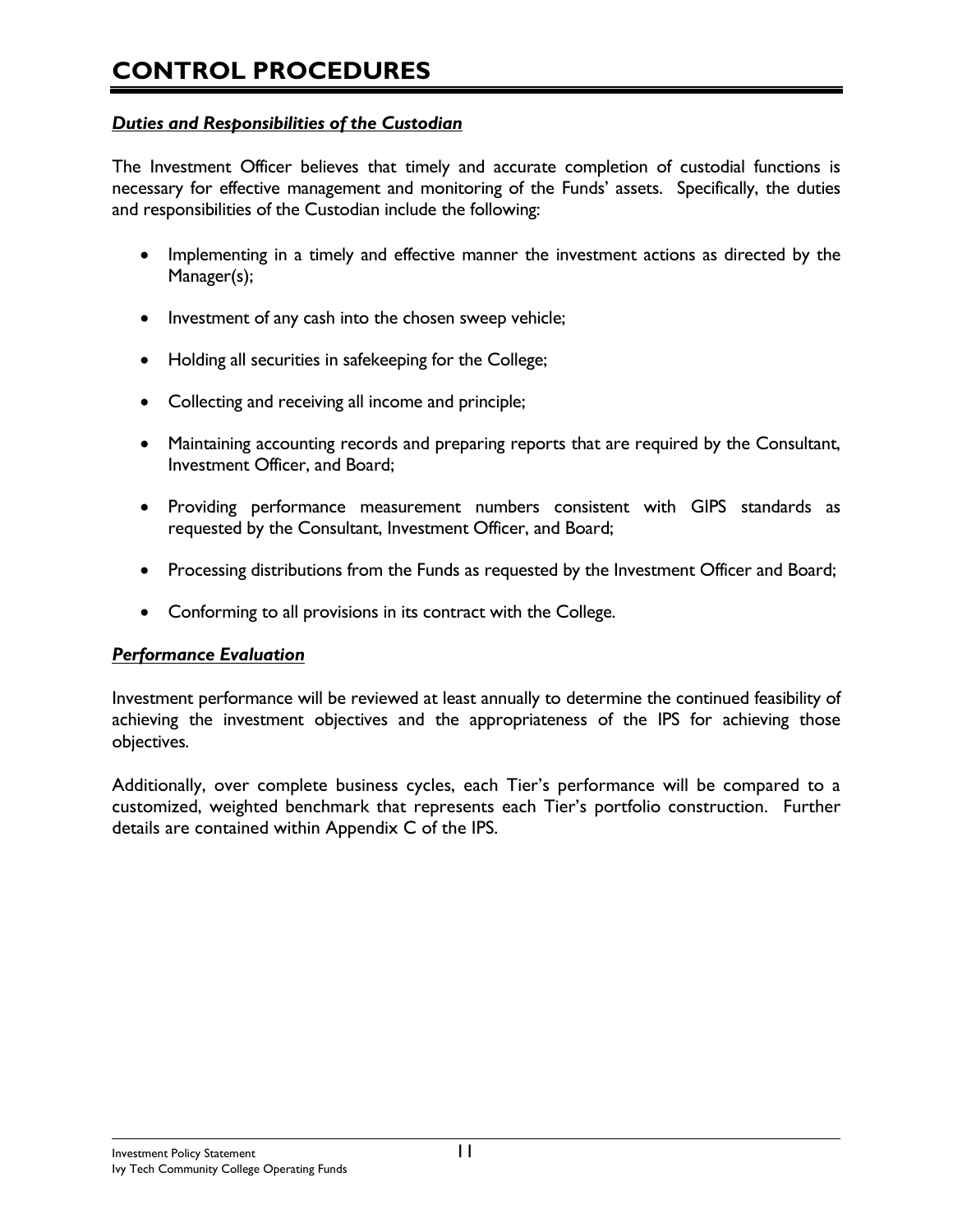#### *IPS Review and Evaluation*

The Investment Officer and the Consultant will review the IPS periodically to determine whether any changes are appropriate. It is not expected that the IPS will change frequently. In particular, short-term changes in the financial markets should not require adjustments to the IPS.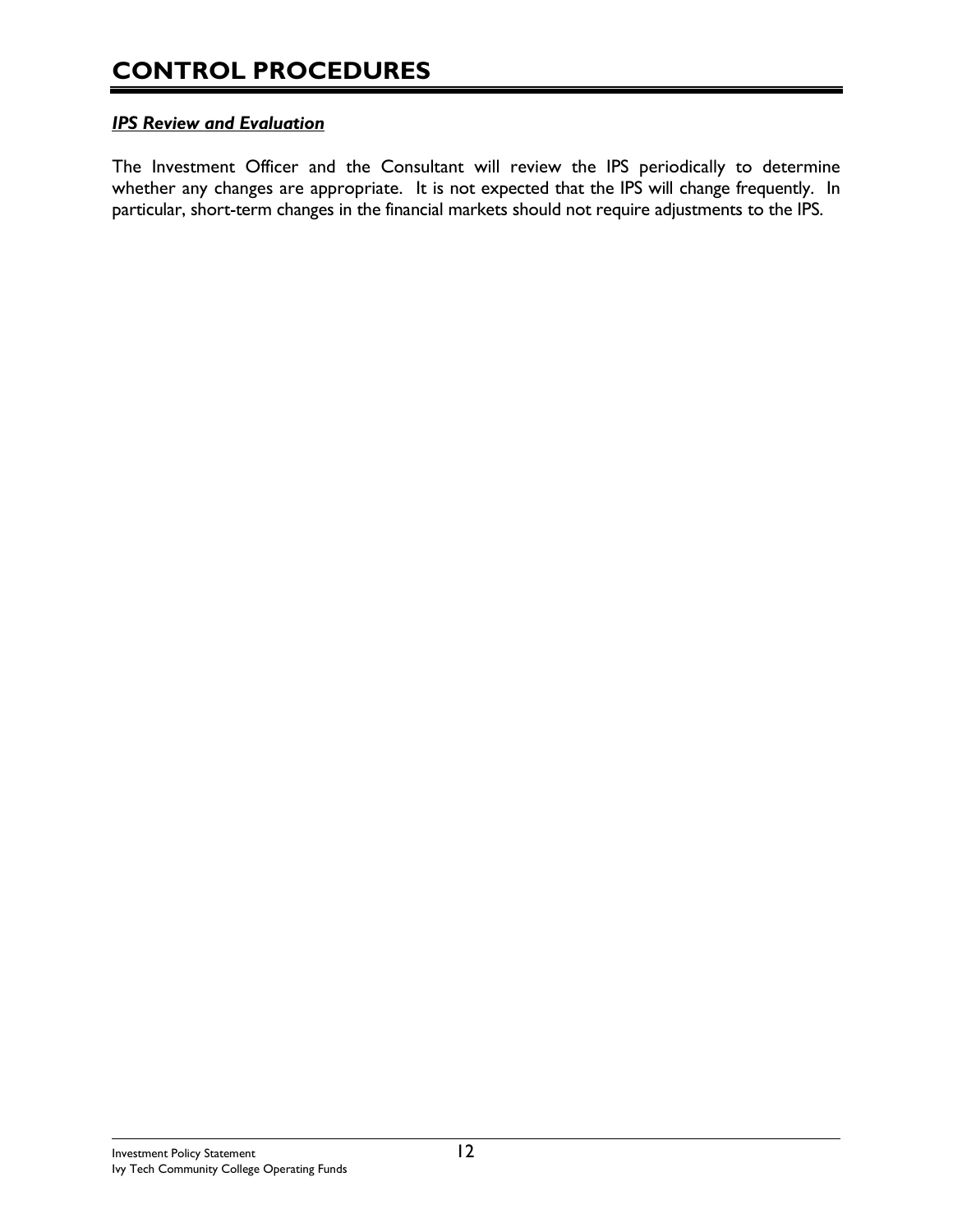# **MONITORING OF INVESTMENT MANAGERS**

The Investment Officer is aware that the ongoing review and analysis of the Managers is just as important as the due diligence implemented during the Manager selection process. Monitoring these managers is a three step process, outlined below:

#### *Step 1 – On-Going Monitoring*

The Consultant and the Investment Officer will perform a constant and on-going analysis of all the Funds' Managers. In addition to reviewing quarterly investment performance, the Consultant and the Committee will continually evaluate:

- The Manager's adherence to the IPS guidelines
- Material changes in the Manager's organization, investment philosophy and/or personnel
- The volatility of the investment rates of return of the Manager compared to the volatility of an appropriate market index and peer group (as listed in Appendix C)
- Comparisons of the Manager's results to appropriate indices and peer groups (as listed in Appendix C).

If appropriate market indices and/or peer groups are not available, the Consultant and Investment Officer will evaluate factors such as the Manager's adherence to stated risk and return objectives and the Manager's portfolio exposures in relation to the market environment and stated philosophy and process.

#### *Step 2 – Formal Watchlist*

If the Consultant and the Investment Officer determine that any of the above factors, or any other development regarding the Manager's performance or organization, warrants a more thorough examination, the Consultant and the Investment Officer will place the Manager on a formal "watchlist". Factors examined during the watchlist period include, but are not limited to, the following:

• Extraordinary Events (Organizational Issues)

Extraordinary events that may lead to a Manager termination include such things as:

- o Change in ownership (e.g., key people "cash out")
- o Change in professionals
- o Changes to a Manager's philosophy or the process it uses to implement the agreed upon strategy
- o Manager is involved in material litigation or fraud
- o Client-servicing problems
- o Significant account losses or significant account growth
- o Change in cost
- o Change in financial condition
- o Extreme performance volatility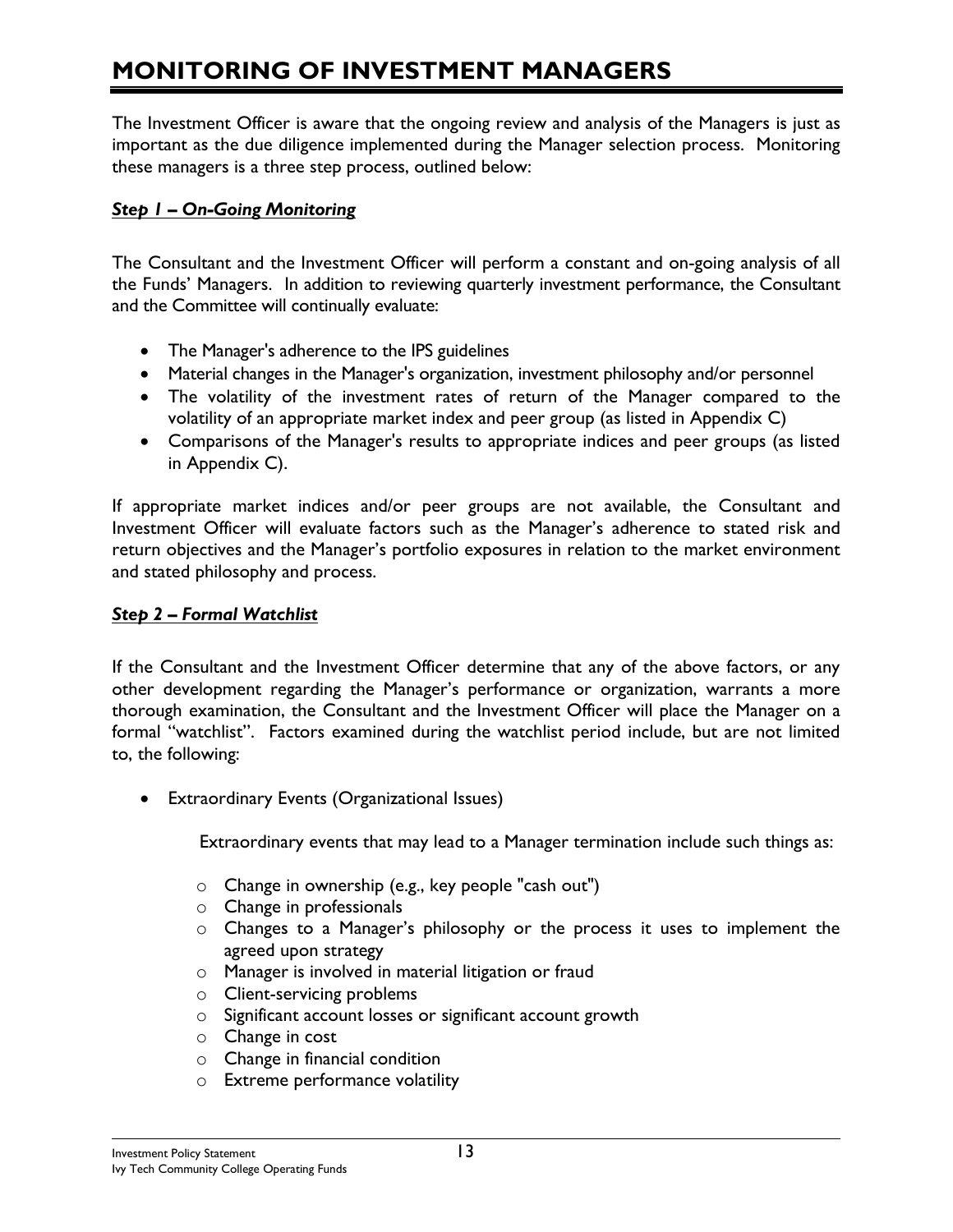### **MONITORING OF INVESTMENT MANAGERS**

• Long-Term Performance in Relation to Appropriate Market Index, Market Environment or Stated Goals and Objectives

Long-term performance standards measure a Manager's performance over rolling five-year returns or since inception in relation to the appropriate market index.

• Shorter-Term Performance in Relation to Appropriate "Style Group," Market Environment or Stated Goals and Objectives

Shorter-term performance standards incorporate a time period of at least three years. Each Manager is expected to consistently perform in the top 50th percentile versus an appropriate peer group of investment managers with similar investment styles. Additionally, each Manager is expected to demonstrate favorable cumulative and rolling three-year risk-adjusted performance compared to its peer group. If appropriate peer groups are not available, the Manager's adherence to stated risk and return objectives and the Manager's portfolio exposures in relation to the market environment and stated philosophy and process will be evaluated. Riskadjusted performance measures will vary, but may include: Sharpe Ratio, Downside Risk, Information Ratio, and/or Relative Standard Deviation.

#### *Step 3 – Replace or Retain*

The watchlist period will generally be four quarters, but the time period can be shorter or longer depending on the factors causing the watchlist.

As a result of the watchlisting examination of the Manager, a recommendation to either **replace** or **retain** the Manager will be made.

It is at the Investment Officer's discretion to take corrective action by replacing a Manager, if it deems it appropriate, at any time. The watchlist is not the only route for removing an existing Manager. The aforementioned events, or any other events of concern identified by the Consultant or Investment Officer, may prompt the immediate removal of a Manager without it being watchlisted.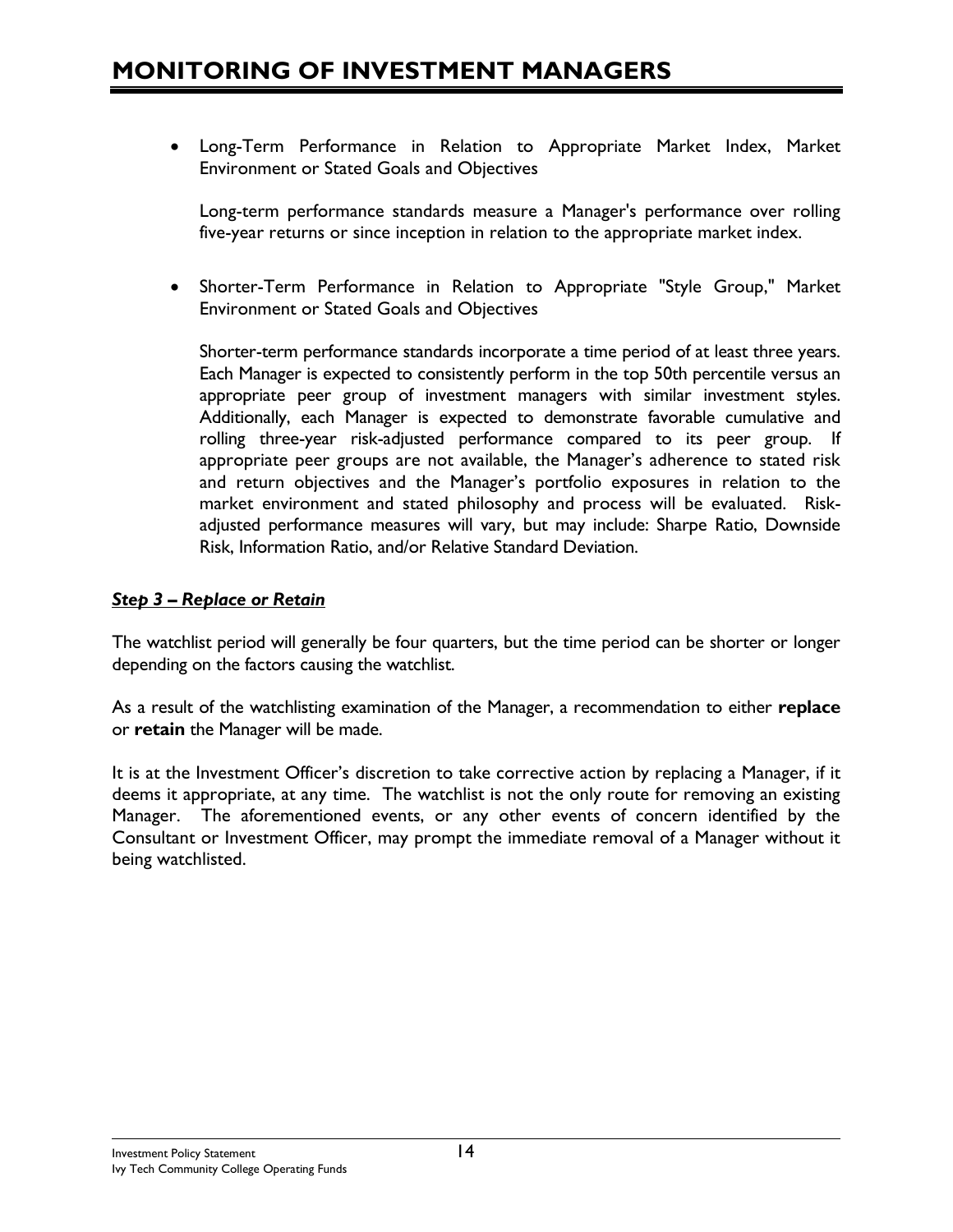# **SIGNATURES**

Prepared: Capital Cities, L.L.C.

\_\_\_\_\_\_\_\_\_\_\_\_\_\_\_\_\_\_\_\_\_\_\_\_\_\_\_\_\_\_\_\_

Date:

Accepted: Ivy Tech Community College

Date: \_\_\_\_\_\_\_\_\_\_\_\_\_\_\_\_\_\_\_\_\_\_\_\_\_\_\_\_

\_\_\_\_\_\_\_\_\_\_\_\_\_\_\_\_\_\_\_\_\_\_\_\_\_\_\_\_\_\_\_\_\_\_\_\_\_ Investment Consultant

\_\_\_\_\_\_\_\_\_\_\_\_\_\_\_\_\_\_\_\_\_\_\_\_\_\_\_\_\_\_\_\_\_\_\_\_\_ Board Member

Investment Officer

 $\mathcal{L}_\text{max}$  and  $\mathcal{L}_\text{max}$  and  $\mathcal{L}_\text{max}$  and  $\mathcal{L}_\text{max}$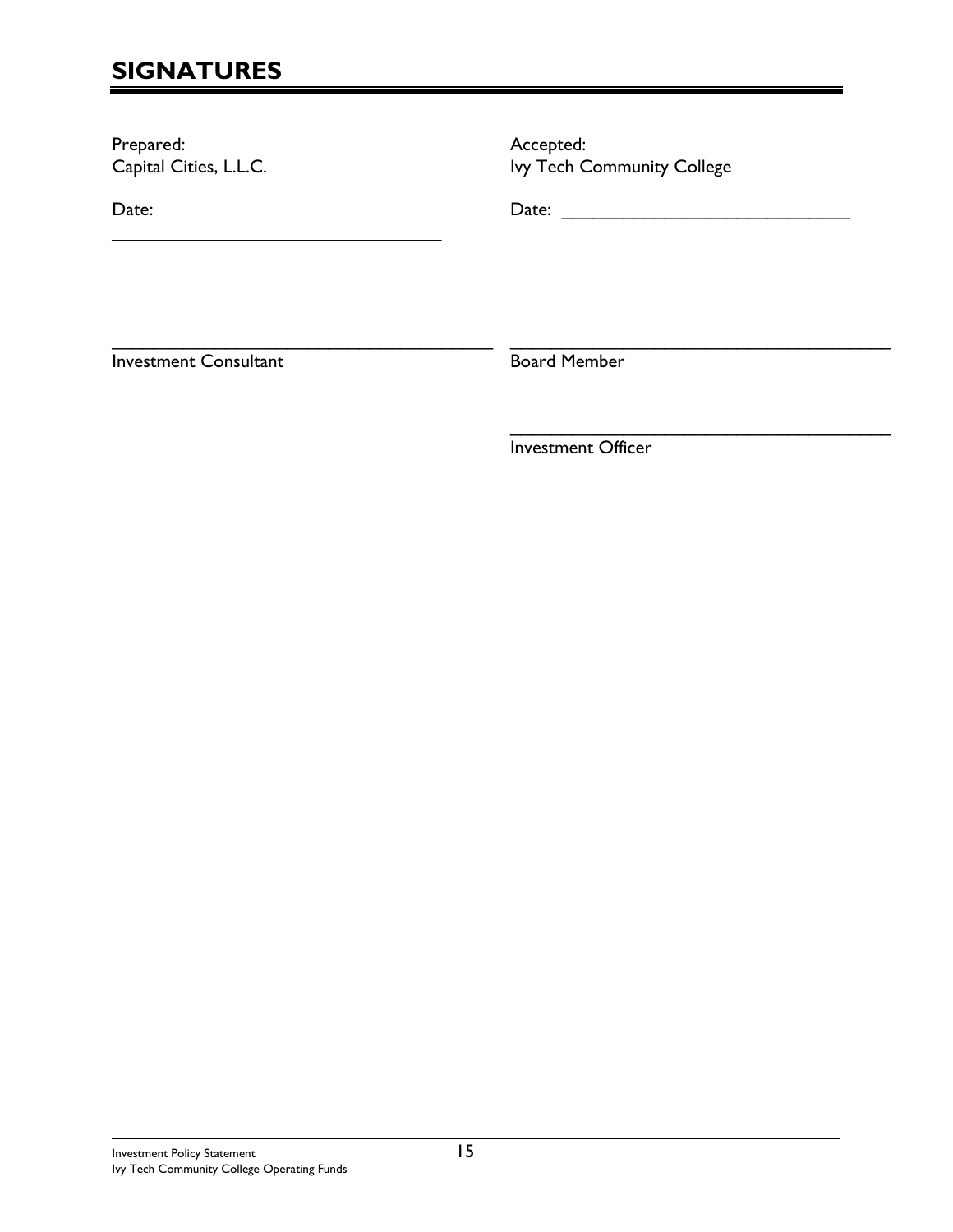### **APPENDIX A**

*Key Information:* **Name of Funds:** Ivy Tech Community College Operating Funds **Type of Fund/Tax Status:** Tax-exempt College **Current Assets:** \$489,655,912 **(as of June 30, 2019) Custodian:** U.S. Bank & Trust **Investment Consultant:** Capital Cities, L.L.C. 426 E. New York St. Indianapolis, IN 46202 317-475-4500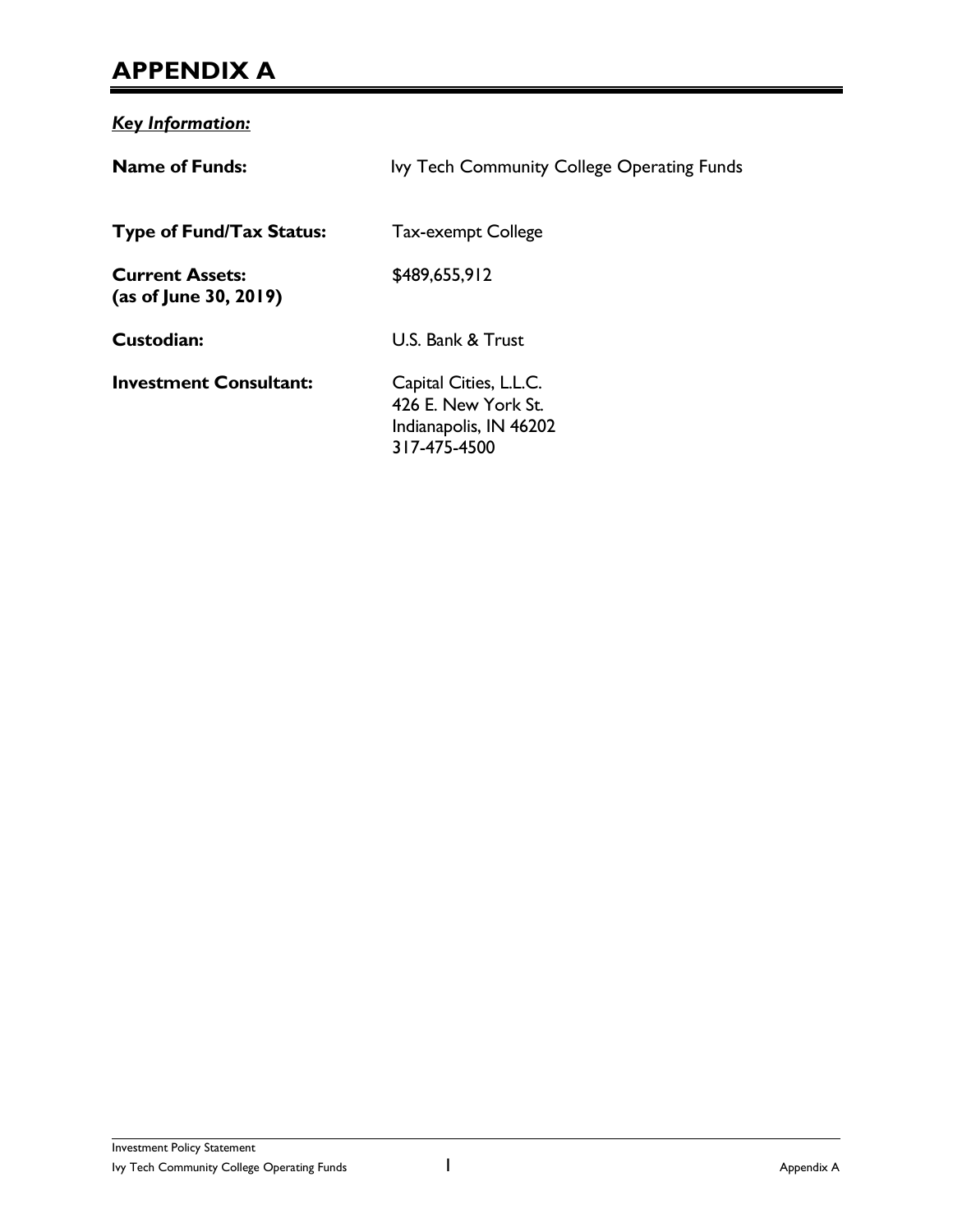### **Portfolio Construction Analysis**

#### *Portfolio Construction Background:*

During Capital Cities' initial due diligence of the Operating Funds, Capital Cities and the Investment Officer reviewed the portfolio construction of the Funds. The discussions centered on the goals and objectives of the College and the Funds. The College has unique short-term (less than 1 year) and long-term (more than 1 year) liquidity needs that were the main focus of the portfolio construction process. In the short-term, the College must meet all of its operating expenses with the Funds.

As a result, the Investment Officer arrived at a tiered allocation and established a set dollar approach to determine the targeted market value for each tier (further outlined on the following page). In determining the structure and target balance of each Tier, factors that were considered included: historical distributions taken from the Funds (monthly, quarterly, and annually), worst case scenarios for cash balances, the need for return on the overall portfolio versus the need to ensure availability of assets. It is anticipated that the liquidity will need to be analyzed on an on-going basis.

- **Tier I:** It was determined that an appropriate target for Tier I would be \$50,000,000. This amount was based on the historical liquidity needs of the College. The \$50,000,000 target is based on a worse-case scenario in which the College would experience maximum outflows and minimum inflows in any given month. In such a situation, the \$50,000,000 balance would provide the College with the necessary liquidity to continue operations until cash inflows and outflows normalized. Given the operating nature of the Funds, it can be anticipated that the balance of Tier I may inflate above the target for periods of time. Tier I will be invested entirely in cash and cash equivalents.
- **Tier II:** It was determined that an appropriate target for Tier II would be \$30,000,000. This amount was determined utilizing a conservative mindset to ensure that proper contingency liquidity would be available shall Tier I become depleted. Tier II will be invested entirely in Active Cash Fixed Income mandates.
- **Tier III:** The residual balance after Tiers I & II are fully funded will be allocated to the Tier III portfolio; therefore, no minimum or target market value was established. Tier II will be invested entirely in Defensive Fixed Income mandates.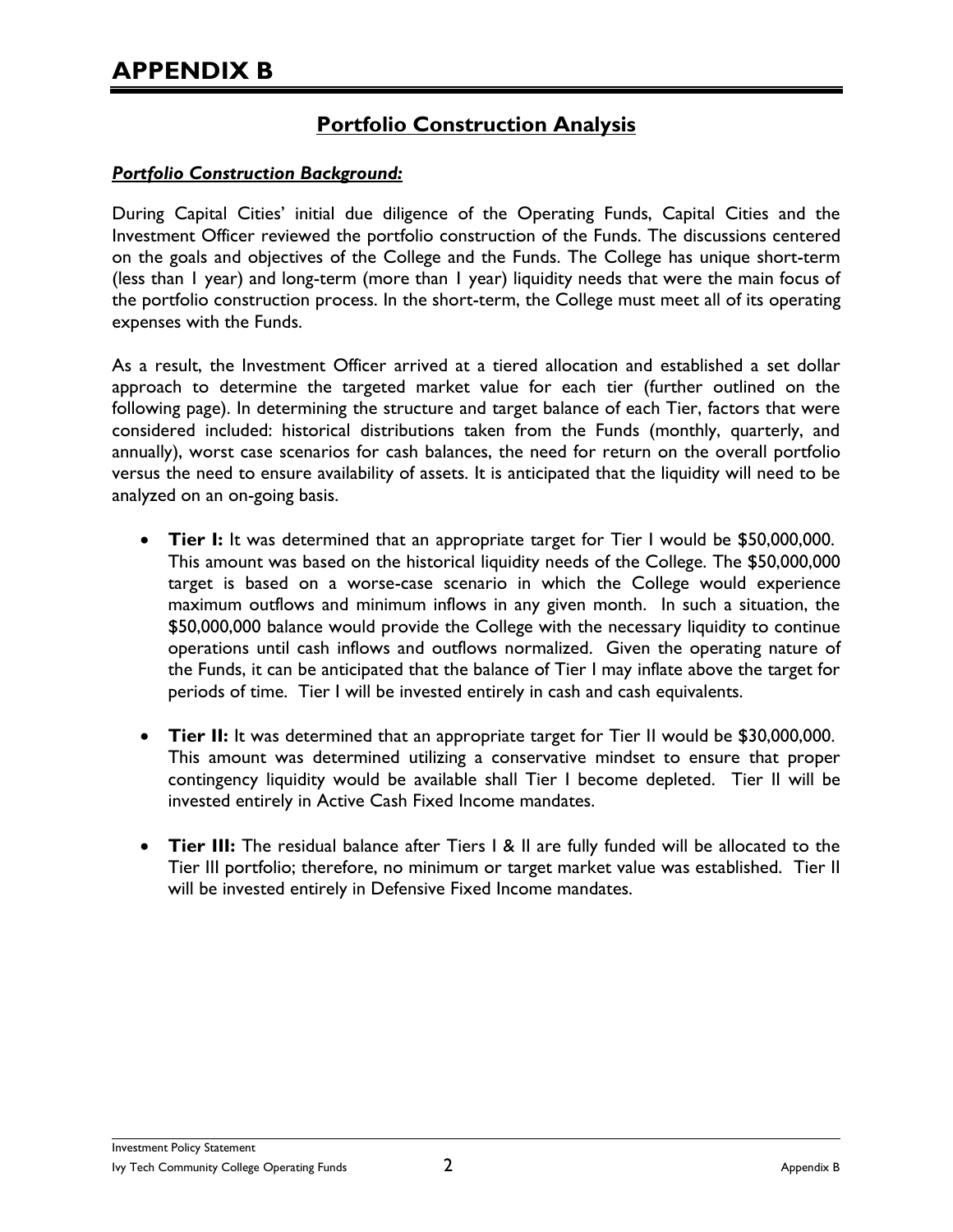# **APPENDIX B**

### *Tier Structure and Target Allocations*

| <b>Tier</b> | <b>Objective</b>            | <b>Target</b><br><b>Allocation</b> | <b>Style</b>       |
|-------------|-----------------------------|------------------------------------|--------------------|
| Tier I      | Liquidity / Operating Needs | \$50mm                             | Cash               |
|             |                             |                                    |                    |
| Tier II     | <b>Contingency Reserves</b> | \$30mm                             | <b>Active Cash</b> |
|             |                             |                                    |                    |
| Tier III    | <b>Total Return</b>         | <b>Balance</b>                     | Defensive          |
|             |                             |                                    |                    |
|             |                             |                                    |                    |